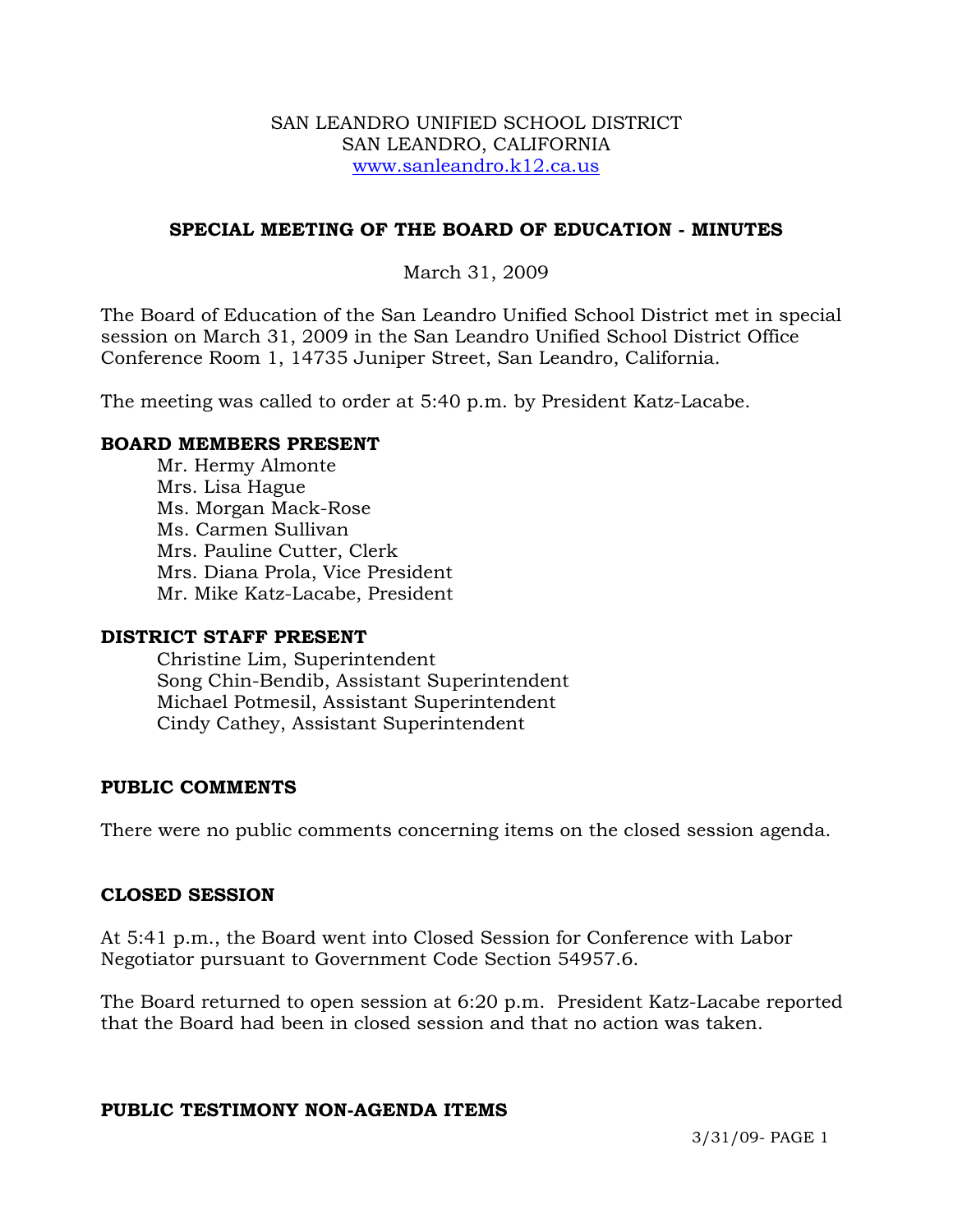None

## **ACTION ITEM**

## Human Resources

2.1-C Resolution #09-22, Supplemental Employee Retirement Plan (SERP), "The Golden Handshake" for Classified and Certificated Employees

> On a motion made by Ms. Sullivan and seconded by Mrs. Cutter, the Board adopted Resolution #09-22, Supplemental Employee Retirement Plan (SERP) "The Golden Handshake" for Classified and Certificated Employees by a 7-0 vote.

## **RECONVENE TO CLOSED SESSION**

At 6:24 p.m., the Board reconvened to closed session for a Board Orientation on Measure B.

The Board returned to open session at 9:30 p.m. President Katz-Lacabe reported that the Board had been in closed session and that no action was taken.

# **BOARD MEMBER COMMENTS**

• Mrs. Cutter distributed a letter that she wrote to the Board requesting the Board revisit the "Union Representative Reports" that appears on every regular Board meeting agenda in an effort to make them more productive.